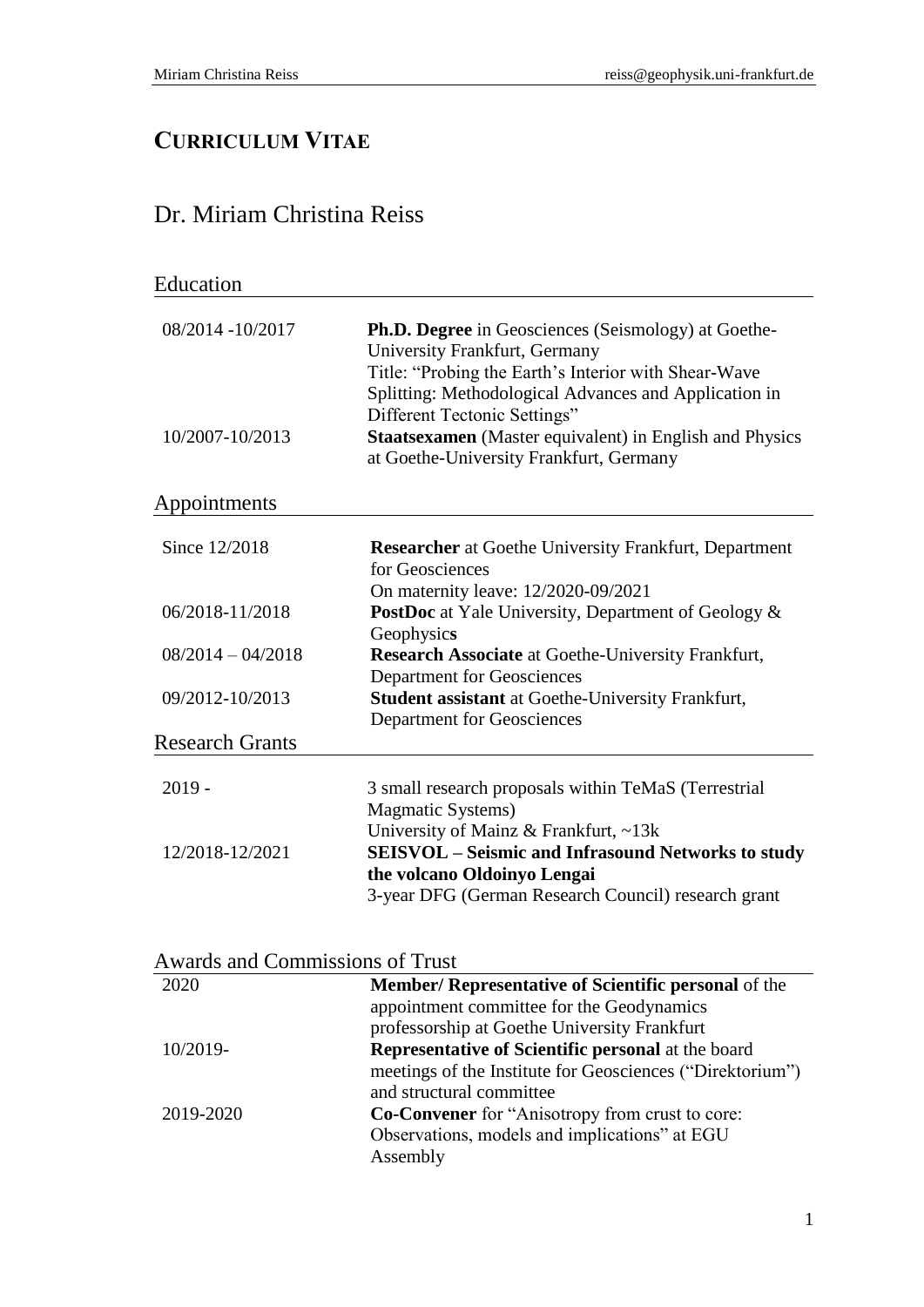| 06/2018-11/2018            | PostDoc Scholarhsip by the DAAD (German Academic<br>Exchange Service) at Yale University          |
|----------------------------|---------------------------------------------------------------------------------------------------|
| $2017 -$                   | Reviewer for Earth and Planetary Science Letters, G-                                              |
|                            | Cubed, Geophysical Research Letters, Physics of the                                               |
|                            | Earth and Planetary Interiors, FrontiersIn Earth Science,                                         |
|                            | Annals of Geophysics, Seismological Research Letters,<br><b>Swiss National Science Foundation</b> |
| 10/2011-09/2013            | "Deutschland Stipendium", Goethe-University                                                       |
|                            | Frankfurt                                                                                         |
| 2010                       | DAAD Scholarship for two semesters to study at                                                    |
|                            | Victoria University of Wellington. New Zealand                                                    |
| <b>Field Experience</b>    |                                                                                                   |
| $02/2019 - 06/2020$        | <b>SEISVOL</b> project leader, Tanzania. Building and                                             |
|                            | maintaining seismic and infrasound stations, data                                                 |
|                            | handling.                                                                                         |
| 09/10 2018                 | Field crew member SEISConn, USA. Servicing seismic                                                |
|                            | stations.                                                                                         |
| 11/2015-10/2017            | Leader of field crew for Frankfurt stations of the Alp                                            |
|                            | Array project, Germany. Building and servicing                                                    |
| 01 & 10/2016               | seismic stations, data handling.<br>Field crew member for FoMAps project, Cape Verdes.            |
|                            | Servicing and building seismic stations.                                                          |
| 04/2013                    | Field crew member for the SELASOMA project,                                                       |
|                            | Madagascar. Servicing and building seismic stations.                                              |
| <b>Teaching Experience</b> |                                                                                                   |
| 2019-2020                  | <b>Teaching &amp; Supervising Earthquake Localization</b>                                         |
|                            | Techniques to a Bachelor student                                                                  |
| 2017                       | <b>Co-Supervisor</b> for two students, one MSc thesis on shear                                    |
|                            | wave splitting in the western Alps $\&$ one BSc thesis on                                         |
|                            | the seismicity of southern Madagascar                                                             |
| 10/2014-10/2016            | <b>Instructor "Geophysical Field Lab"</b> , experiment                                            |
|                            | refraction seismics                                                                               |
| <b>Invited Talks</b>       |                                                                                                   |
| EGU 2022, Vienna,          | Reiss, M.C., Muirhead, J.D., Laizer, A.S., Link, F.,                                              |
| Austria                    | Kazimoto, E.O., Ebinger, C.J., Rümpker, G. The nature                                             |
|                            | of seismicity in a complex volcanic rift setting                                                  |
| Rift and Rifted Margins,   | Reiss, M.C., Muirhead, J.D., Laizer, A.S., Link, F.,                                              |
| $2021$ , online            | Kazimoto, E.O., Ebinger, C.J., Rümpker, G. Seismicity                                             |
|                            | and complex volcanic plumbing in the magmatic Natron<br>Rift, Tanzania                            |
| September 2018,            | Reiss, M.C., Rümpker, G., Long, M., Seismic anisotropy:                                           |
| Syracuse University,       | how to decipher the Earth's interior with shear-wave                                              |
| USA,                       | splitting                                                                                         |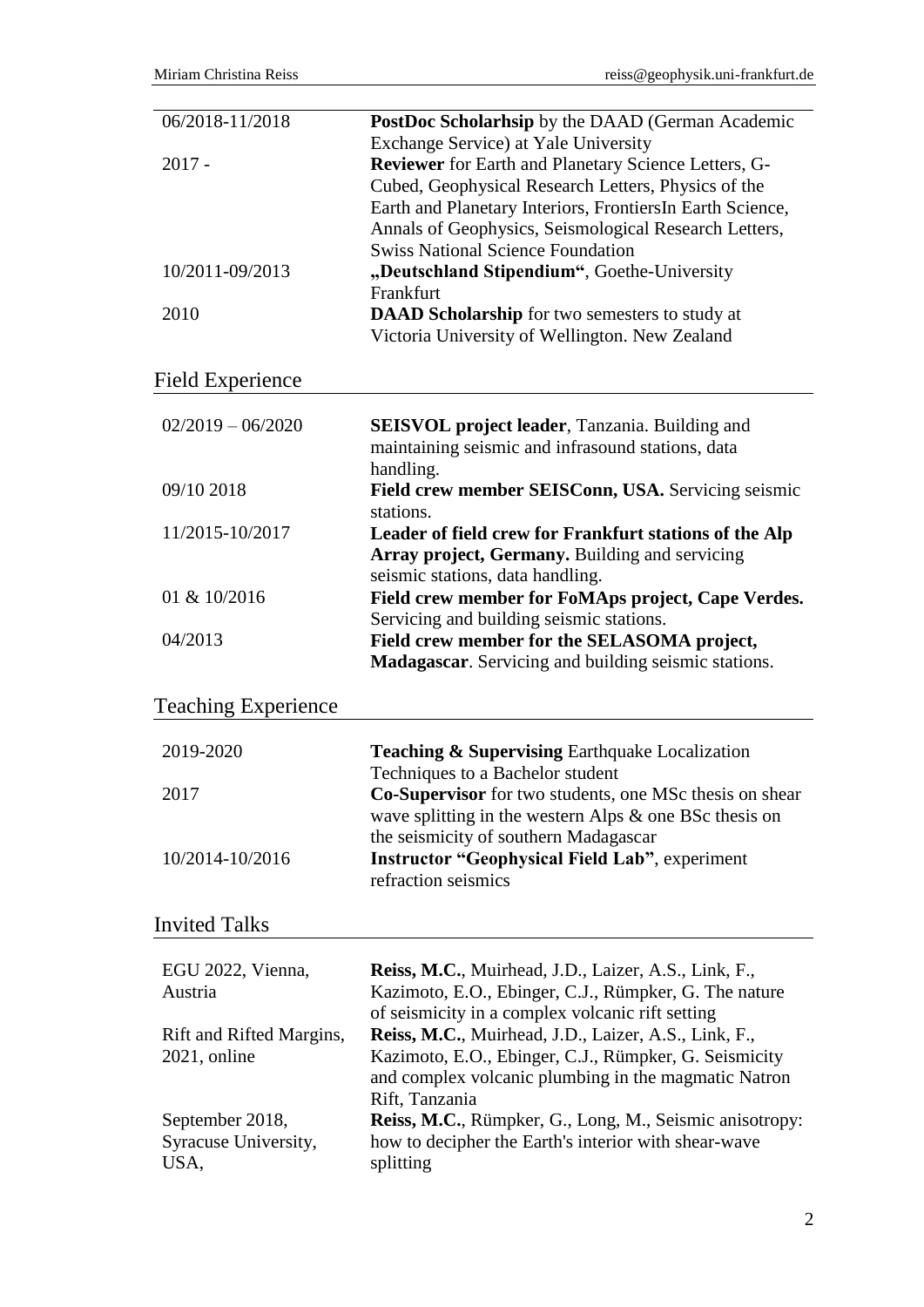SisVoc, November 2016 **Reiss, M.C.**, Rümpker, G., Seismic anisotropy of the lithosphere and asthenosphere beneath southern Madagascar from teleseismic shear wave splitting analysis and waveform modeling

## Scientific Papers

- Rümpker, G., Kaviani, A., Link, F., **Reiss, M.C.** & Komeazi, A. (2022). Testing observables for teleseismic shear-wave splitting inversions: ambiguities of intensities, parameters, and waveforms. *To be submitted* to Annals of Geophysics.
- **Reiss, M.C**., Muirhead, J.D., De Siena, L. (2022). The interconnected magmatic plumbing system of the Natron rift. GRL, *under review*.
- Link, F., **Reiss, M.C.**, & Rümpker, G. (2022). An automatized XKS-splitting procedure for large data sets: Extension package for SplitRacer and application to the USArray. Computers & Geoscience, Volume 158, <https://doi.org/10.1016/j.cageo.2021.104961>
- **Reiss, M.C**., Muirhead, J.D., Laizer, A.S., Link, F., Kazimoto, E.O., Ebinger, C.J. & Rümpker, G. (2021). The impact of complex volcanic plumbing on the nature of seismicity in the developing magmatic Natron rift, Tanzania. FrontiersIn Earth Science,<https://doi.org/10.3389/feart.2020.609805>
- Muirhead, J.D., Fischer, T.P., Oliva, S.J.,..**Reiss, M.C.**, et al. Displaced cratonic mantle concentrates deep carbon during continental rifting. Nature 582, 67–72 (2020).<https://doi.org/10.1038/s41586-020-2328-3>
- **Reiss, M.C.** & M. D. Long (2019). Lowermost mantle anisotropy beneath Africa from differential SKS-SKKS shear-wave splitting. Journal Geophys. Res. Solid Earth, 124, 8, 8540-8564.<https://doi.org/10.1029/2018JB017160>
- Hetényi, G., Molinari, I., Clinton, J., Bokelmann, G., …**Reiss, M.C.**, et al. (2018). AlpArray Seismic Network Team, AlpArray OBS Cruise Crew, and AlpArray Working Group: The AlpArray Seismic Network: A Large-Scale European Experiment to Image the Alpine Orogen. Survey of Geophysics, 39, pages 1009–1033,<https://doi.org/10.1007/s10712-018-9472-4>
- **Reiss, M.C.**, Rümpker, G. & I. Wölbern (2018), Large-scale trench-normal mantle flow beneath central South America, Earth and Planetary Science Letters, 482, 115-125,<https://doi.org/10.1016/j.epsl.2017.11.002>
- **Reiss, M.C.** & G. Rümpker (2017), SplitRacer: MATLAB Code and GUI for Semiautomated Analysis and Interpretation of Teleseismic Shear‐Wave Splitting. Seismological Research Letters 88 (2A), 392-409, <https://doi.org/10.1785/0220160191>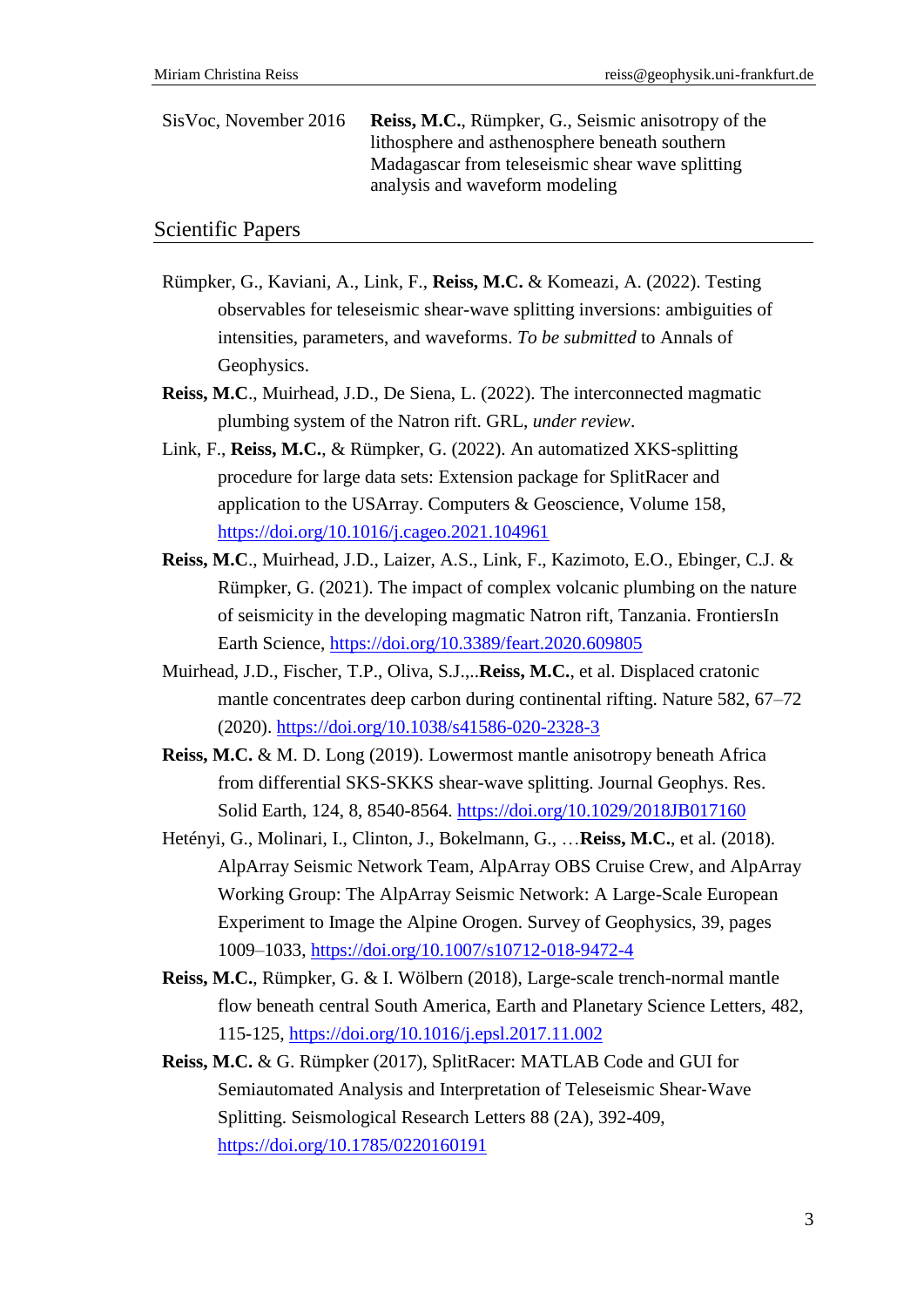**Reiss, M.C**., Rümpker, G., Tilmann, F., Yuan, X., Giese, J. and E. J. Rindraharisaona (2016). Seismic anisotropy of the lithosphere and asthenosphere beneath southern Madagascar from teleseismic shear wave splitting analysis and waveform modeling, Journal Geophys. Res. Solid Earth, <https://doi.org/10.1002/2016JB013020>

## Conference Papers

| <b>EGU</b><br>Vienna,<br>2022, | Reiss, M.C., Muirhead, J.D., Laizer, A.S., Link, F.,        |
|--------------------------------|-------------------------------------------------------------|
| Austria                        | Kazimoto, E.O., Ebinger, C.J., Rümpker, G. The nature of    |
|                                | seismicity in a complex volcanic rift setting               |
|                                | Reiss, M.C., Muirhead, J.D., De Siena, L. The complex       |
|                                | plumbing system of Oldoinyo Lengai seen by 3D               |
|                                | attenuation tomography                                      |
|                                | Rümpker, G., Kaviani, A., Laizer, A.S., Reiss, M.C.,        |
|                                | Kazimoto, E.O. Seismic signals of crater instability at     |
|                                | Oldoinyo Lengai volcano, Tanzania                           |
| Physics<br>Volcanoes<br>of     | Reiss, M.C., Muirhead, J.D., De Siena, L., Laizer, A.S.,    |
| 2022, online                   | Link, F., Kazimoto, E.O., Ebinger, C.J., Rümpker, G. The    |
|                                | complex volcanic plumbing of the developing magmatic        |
|                                | Natron rift, Tanzania.                                      |
|                                |                                                             |
| AGU 2021, New Orleans,         | Ebinger, C.J., Aber, S., Chambers, E.L., Steiner A., Reiss, |
| <b>USA</b>                     | M.C., Oliva, S.J.C., Gase, A., Illsely-Kemp, F. Crustal     |
|                                | growth in continental rifts and flood volcanic provinces    |
| AG Seismologie 2021,           | Reiss, M.C., Muirhead, J.D., Laizer, A.S., Link, F.,        |
| online                         | Kazimoto, E.O., Ebinger, C.J., Rümpker, G. Volcanic         |
|                                | plumbing and seismicity in the developing magmatic          |
|                                | Natron rift, Tanzania                                       |
| EGU 2021, online               | Zhang, Y., De Siena, L., Kaus, B., Reiss, M.C., Castro, C., |
|                                | Spang, A., Hering, P., Junge, A., Baumann, T. Synthetic     |
|                                | seismic modeling and inversion for the Oldoinyo Lengai      |
|                                | volcanic complex                                            |
|                                | Castro, C., Reiss, M.C., Spang, A., Hering, P., De Siena,   |
|                                | L., Komeazi, A., Zhang, Y., Rümpker, G., Kaus, B., Junge,   |
|                                | A. Chasing the Magma Chamber: MT meets Geodynamics          |
|                                | and Seismology-A numerical case study of magmatic           |
|                                | plumbing at Oldoinyo Lengai Volcano                         |
| EGU 2020, online               | M.C. Reiss, L. De Siena, G Rümpker, E. Kazimoto.            |
|                                | Imaging active magmatic systems at Oldoinyo Lengai          |
|                                | volcano (Tanzania) via earthquake distribution and seismic  |
|                                | scattering and absorption mapping                           |
| Physics<br>Volcanoes,<br>of    | M.C. Reiss, L. De Siena, G Rümpker, E. Kazimoto.            |
| 2020,<br>Hamburg,              | Imaging active magmatic systems at Oldoinyo Lengai          |
| Germany                        | volcano (Tanzania) via earthquake distribution and seismic  |
|                                | scattering and absorption mapping                           |
| <b>AGU</b><br>2019,<br>San     | M.C. Reiss, F. Link, G. Rümpker, E. Kazimoto. First         |
| Francisco, USA                 | results of the SEISVOL project: Seismicity at Oldoinyo      |
|                                | Lengai volcano, Tanzania                                    |
|                                | C.J. Ebinger, M.C. Reiss,  et al. Mantle contributions to   |
|                                | magma and strain localization in rift zones                 |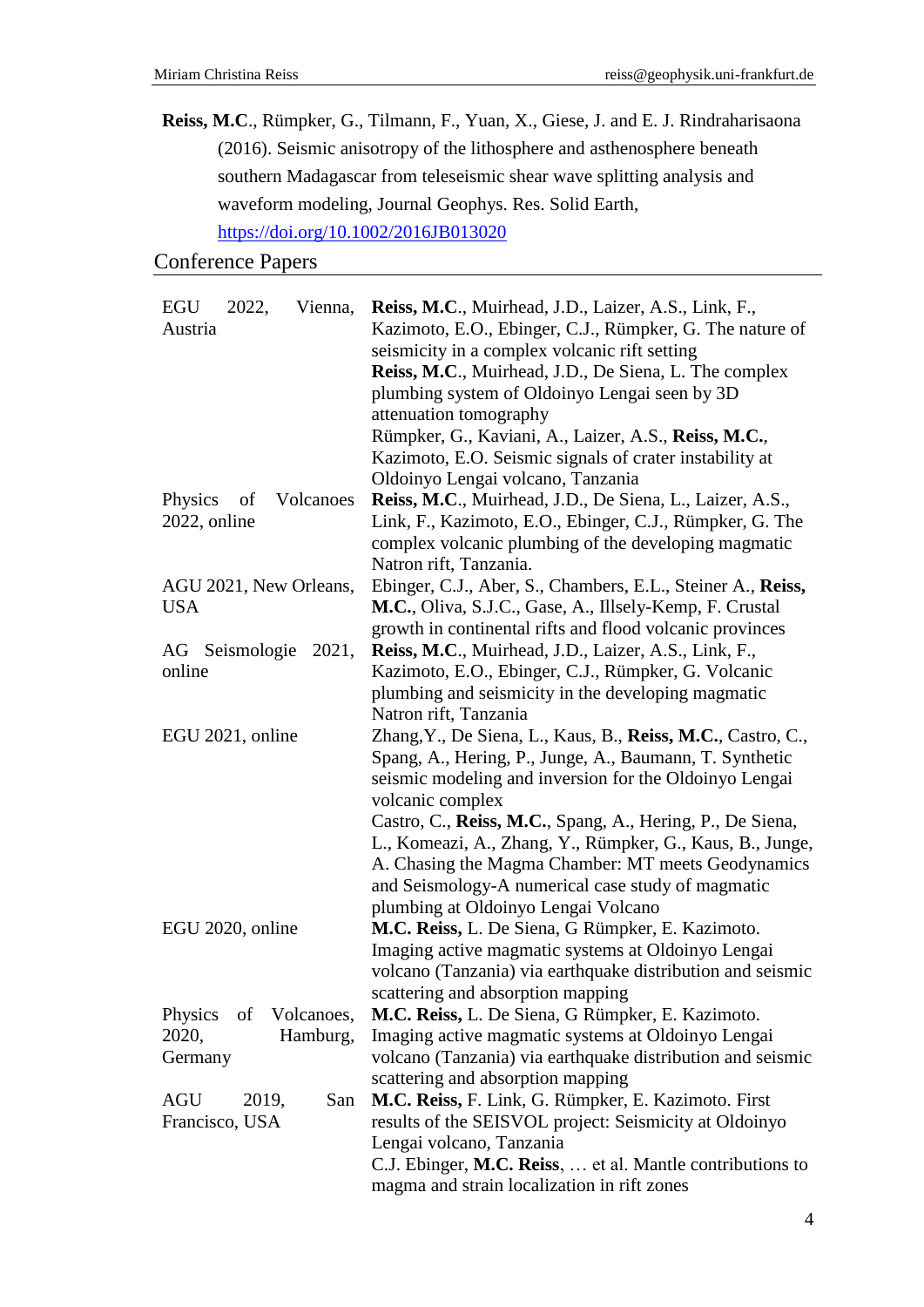| 28 <sub>th</sub><br>meeting<br><b>ESC</b> | M.C. Reiss, F. Link, G. Rümpker, E. Kazimoto. First                                                          |
|-------------------------------------------|--------------------------------------------------------------------------------------------------------------|
| working group "Seismic                    | results of the SEISVOL project: Seismicity at Oldoinyo                                                       |
| phenomena<br>associated                   | Lengai volcano, Tanzania                                                                                     |
| with volcanic activity",                  |                                                                                                              |
| 2019, Garachico, Spain                    |                                                                                                              |
| EGU 2019,<br>Vienna,                      | M.C. Reiss & M.D. Long. Lowermost mantle anisotropy                                                          |
| Austria                                   | beneath Africa imaged by SKS-SKKS differential splitting                                                     |
| AGU 2018, Washington                      | M.C. Reiss & M.D. Long. Lower mantle structure beneath                                                       |
| D.C., USA                                 | Africa imaged by SKS-SKKS differential splitting and                                                         |
|                                           | travel time delays                                                                                           |
| EGU<br>Vienna,<br>2018,                   | M.C. Reiss, G. Rümpker & I. Wölbern. Large-scale                                                             |
| Austria                                   | trench-perpendicular mantle flow beneath central South                                                       |
|                                           | America                                                                                                      |
|                                           | M.C. Reiss, G. Rümpker, F. Tilmann. The seismicity of                                                        |
|                                           | southern Madagascar from the temporary SELASOMA                                                              |
|                                           | network                                                                                                      |
| AGU 2017, New Orleans,                    | M.C. Reiss, G. Rümpker & I. Wölbern. Large-scale                                                             |
| <b>USA</b>                                | trench-perpendicular mantle flow beneath northern Chile.                                                     |
|                                           | <b>M.C. Reiss &amp; G. Rümpker. SplitRacer – a new Semi-</b>                                                 |
|                                           | Automatic Tool to Quantify And Interpret Teleseismic                                                         |
|                                           | Shear-Wave Splitting.                                                                                        |
| EGU<br>2017,<br>Vienna,                   | M.C. Reiss, G. Rümpker & I. Wölbern. Complex seismic                                                         |
| Austria                                   | anisotropy beneath northern Chile.                                                                           |
|                                           | <b>M.C. Reiss &amp; G. Rümpker. SplitRacer</b> – a semi-automatic                                            |
|                                           | tool for the analysis and interpretation of teleseismic shear-                                               |
|                                           | wave splitting.                                                                                              |
| <b>DDG</b><br>2017,<br>Potsdam,           | M.C. Reiss, G. Rümpker & I. Wölbern. Complex seismic                                                         |
| Germany                                   | anisotropy beneath northern Chile.                                                                           |
|                                           | <b>M.C. Reiss &amp; G. Rümpker. SplitRacer</b> – a semi-automatic                                            |
|                                           | tool for the analysis and interpretation of teleseismic shear-                                               |
|                                           | wave splitting.                                                                                              |
| <b>AGU</b><br>2016,<br>San                | Giese, J., Reiss, M.C., Rindraharisaona, E.J., Rümpker, G.,                                                  |
| Francisco, USA                            | Schreurs, G., Tilmann, F.J., Yuan, X. Brittle reactivation                                                   |
|                                           | of inherited late Neoproterozoic/Cambrian lithospheric-                                                      |
|                                           | scale structures during extension and break-up of                                                            |
|                                           | Madagascar from Africa                                                                                       |
| AG Seismologie 2016,                      | <b>M.C. Reiss &amp; G. Rümpker. SplitRacer</b> – eine grafische                                              |
| <b>Bad Salzschlirf, Germany</b>           | Oberfläche in MATLAB zur Analyse teleseismischen                                                             |
|                                           | Scherwellen-Splittings.                                                                                      |
| 2016,<br>Münster,<br><b>DDG</b>           | M.C. Reiss & G. Rümpker. Rapid and joint analysis of                                                         |
| Germany                                   | shear-wave splitting with application to the Swiss network.                                                  |
| <b>AGU</b><br>San                         |                                                                                                              |
| 2015,<br>Francisco, USA                   | M.C. Reiss, G. Rümpker, F. Tilmann, X. Yuan, E.J.<br>Rindraharisaona. Seismic anisotropy of the lithosphere- |
|                                           | asthenosphere system beneath southern Madagascar.                                                            |
| AG Seismologie 2016,                      | M.C. Reiss, G. Rümpker, F. Tilmann, X. Yuan, E.J.                                                            |
| Wild<br><b>Bad</b><br>Kreuth,             | Rindraharisaona. Seismische Anisotropie des                                                                  |
| Germany                                   | Lithosphären-Asthenosphären-Systems im südlichen                                                             |
|                                           | Madagaskar.                                                                                                  |